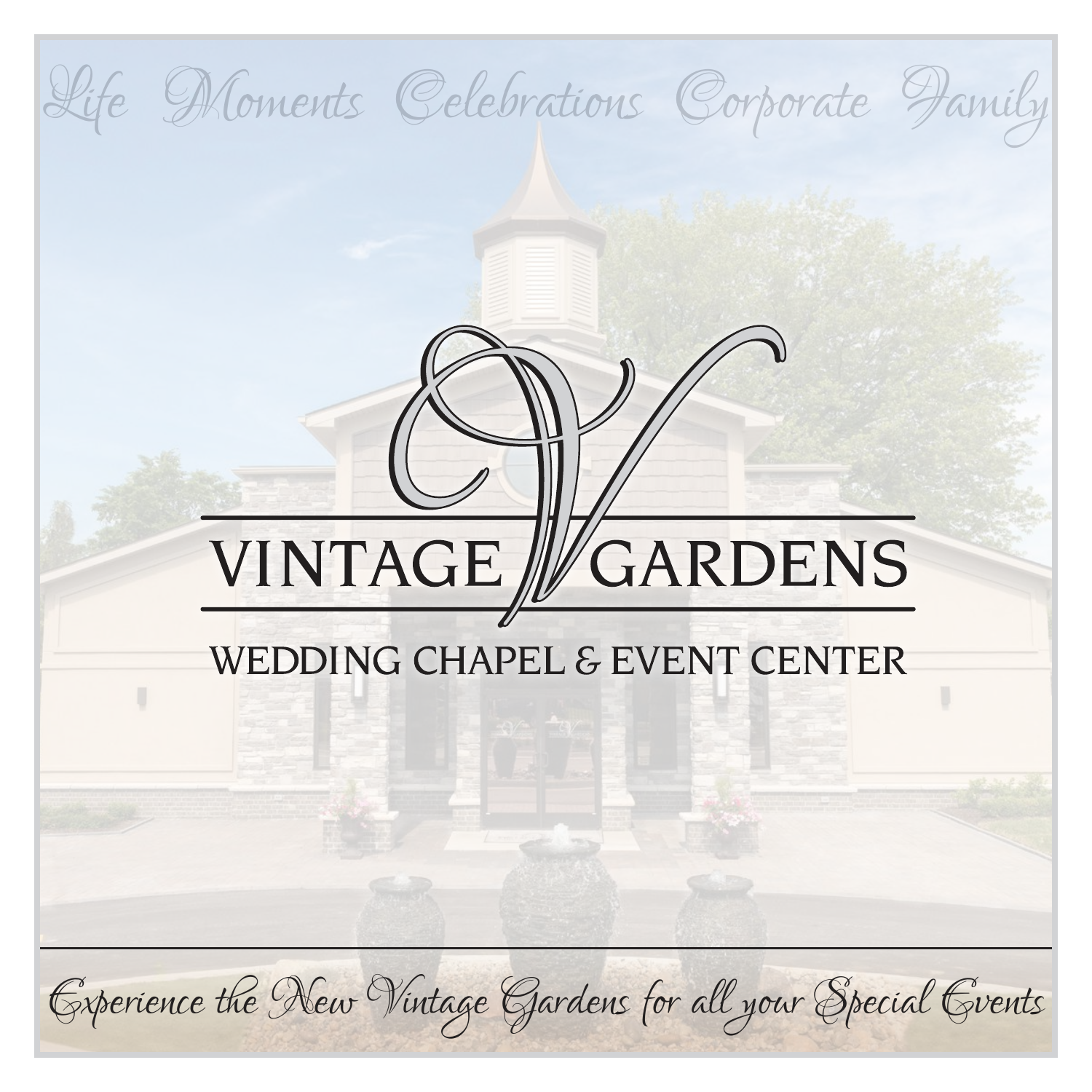





**3,100 SQUARE FOOT STATE OF THE ART** Wedding Chapel

menities

**HANDCRAFTED BEAMS WITH CUSTOM CHANDELIERS** 

**IMPORTED ITALIAN MARBLE FLOORING**

**SPACIOUS BRIDAL LOUNGE** 

**MASCULINE GROOMS LOUNGE**

**4,000 SQUARE FOOT OUTDOOR GARDEN AREA AND CEREMONY SPACE**

**LUSTRIOUS WHITE PERGOLA**

**GLAMOROUS FLORAL AND PINE GARDEN AREA FOR PHOTOGRAPHS**

**WATER FOUNTAIN FEATURE**

**MAXIMUM SEATING IS 150**

**REHEARSAL**

**\*\*BOOK RECEPTION HALL AND CHAPEL CEREMONY — RECEIVE \$100 OFF CHAPEL PRICE AND WE WILL INCLUDE A PREMIUM BAR UPGRADE FOR YOUR RECEPTION**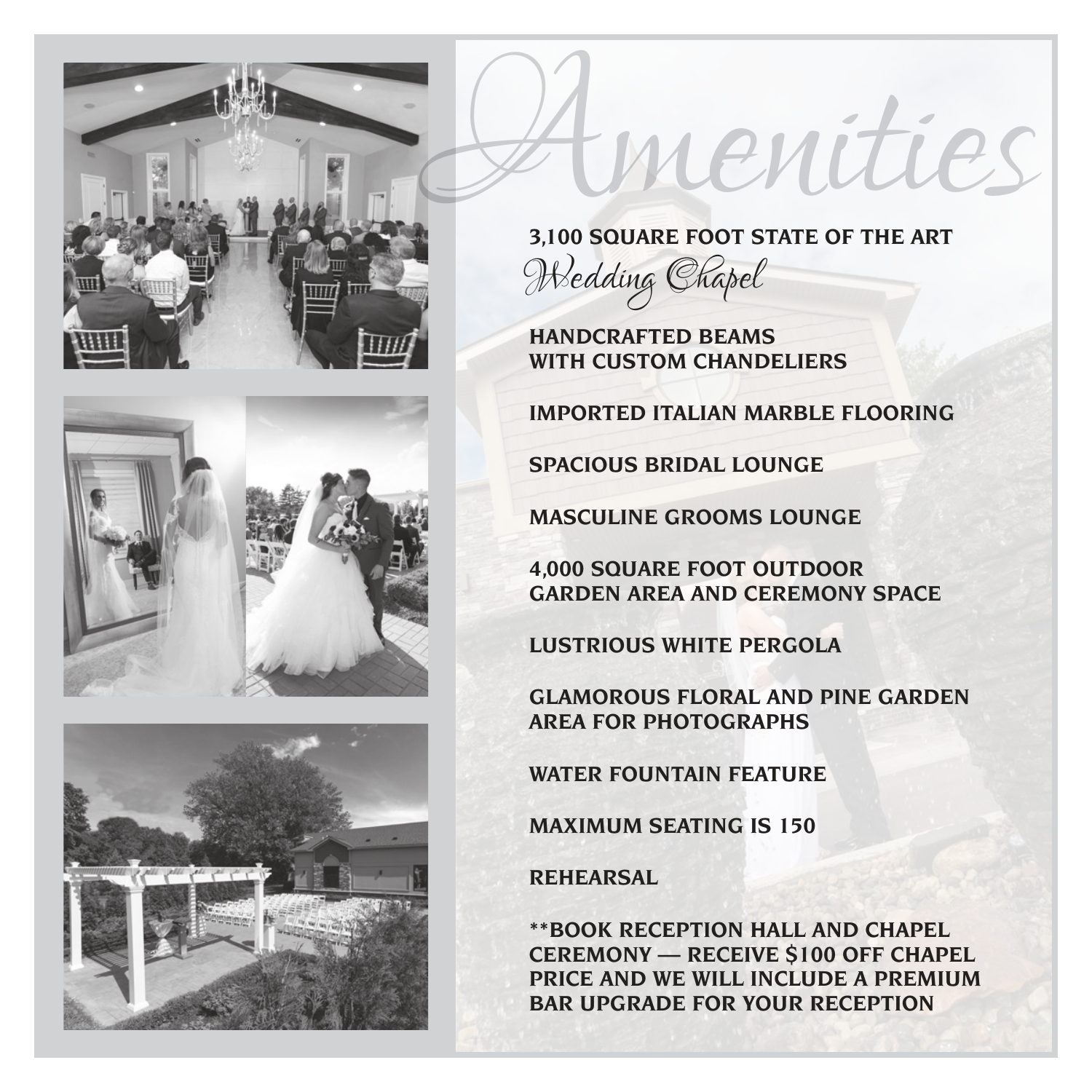# The Clite

**Total Chapel Reservation 1 hour 30 minutes**

### *Arrival*

30 Minute pre-ceremony in Bridal and Grooms suites

Complimentary Champagne bottle for Bridal and Groom Suites *(2 bottles total)* 

#### *Ceremony*

\$250 voucher towards videography or photography only through Elite Entertainment in the Chapel area or our Garden

Officiant included with signing of marriage license

*Reception*  Photo booth (5 hour) by Elite Entertainment

**1800** *Chapel only***\*\***



Bride, Groom & Wedding Party must come completely dressed and ready for ceremony.



**Total Chapel Reservation 1 hour 15 minutes**

*Arrival*  15 Minute pre-ceremony in Bridal and Grooms suites

#### *Ceremony*

\$250 voucher towards photography only through Elite Entertainment in the Chapel area or our Garden

Officiant included with signing of marriage license

**1100** *Chapel only***\*\***

Happily Gver After Simple & Glegart

Packages

**Monday- Thursday** *Please check with Coordinator on date/time availability*

**Total Chapel Reservation 1 hour**

*Arrival*  15 Minute pre-ceremony in Bridal and Grooms suites

*Ceremony*  15 Minute photography time in the Chapel area or our Garden

30 Guest maximum

Officiant included with signing of marriage license

**DAY OF CEREMONY** 600 Full payment due at time of booking\*\* are only suggested timeframes.

Diamond

**Total Chapel Reservation 1 hour**

*Arrival*  15 Minute pre-ceremony in Bridal and Grooms suites

#### *Ceremony*

15 Minute photography time in the Chapel area or our Garden

Officiant included with signing of marriage license

**900** *Chapel Only***\*\***



**Monday- Thursday** *Please check with Coordinator on date/time availability*

**Total Chapel Reservation 30 minutes**

*Arrival*  12 Guest maximum

Officiant included with signing of marriage license

No Rehearsal or Music Included

**300** *Full payment due at time of booking***\*\***

*All packages: Timeframes listed* 

\*\**Pricing is for the chapel only. Please contact our Event Coordinators for pricing on Reception Hall.* **All prices subject to 20% service fee.**